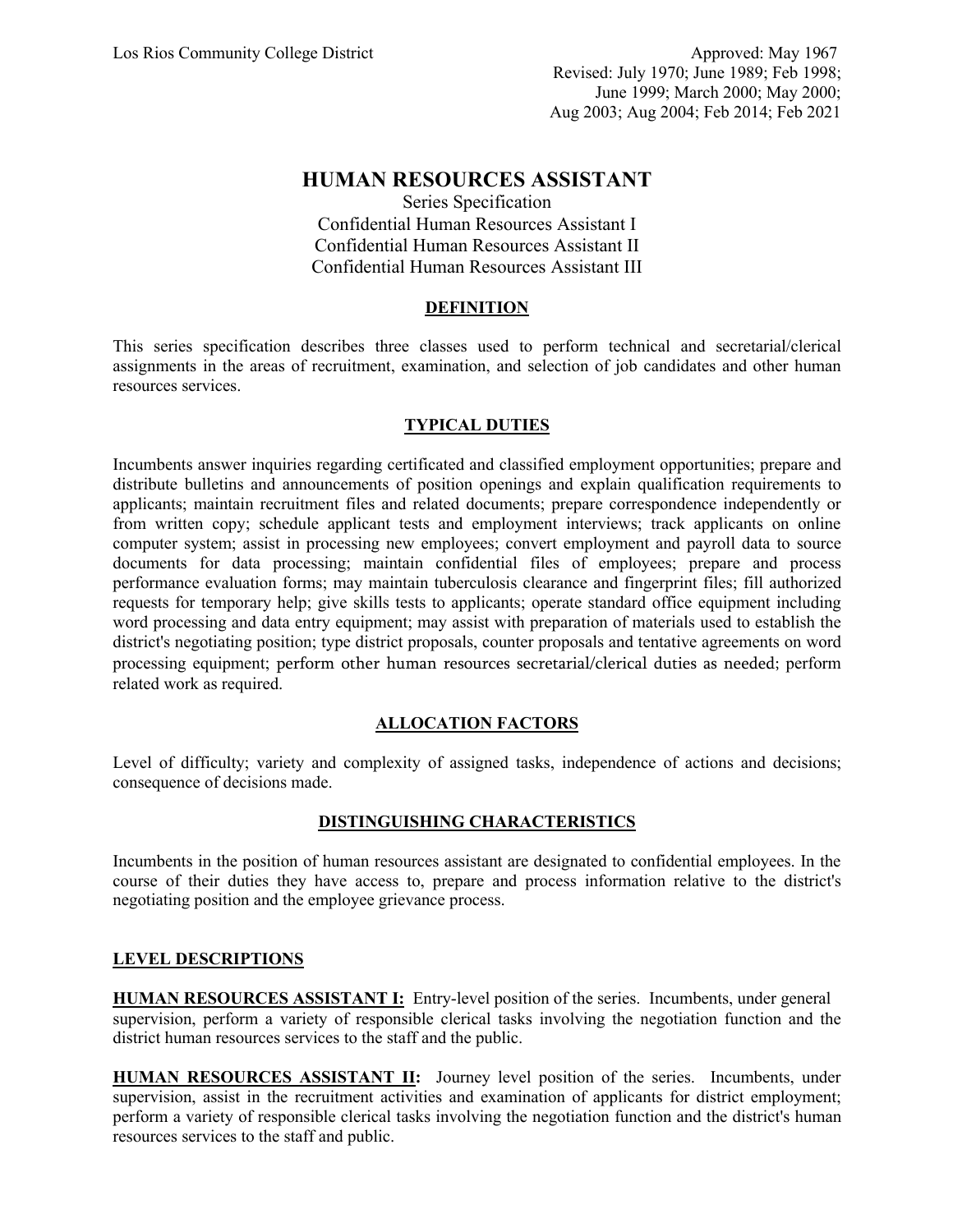Los Rios Community College District Confidential Human Resources Assistant Series Page 2

**HUMAN RESOURCES ASSISTANT III:** Incumbents, under supervision, take primary responsibility for the procedural operations in the recruitment, examination, and selection of candidates for district employment; perform a variety of responsible clerical tasks related to employer/employee relations and assist in providing clerical tasks related to employer/employee relations and assist in providing human resources services to the colleges and the public. Review applications and evaluate for eligibility; assists Director of Human Resources with affirmative action recruitment; assist campus personnel with part-time faculty recruitment. Assigned tasks required initiative, tact, organizational ability and the application of good judgment.

#### **QUALIFICATIONS**

Promotional General General

Human Resources Assistant I

One year of experience in Los Rios CCD as an Administrative Assistant I or equivalent.

Two years of secretarial/clerical/accounting experience including one year equivalent to Administrative Assistant I in this district.

Human Resources Assistant II

One year of experience in Los Rios CCD as a Human Resources Assistant, Administrative Assistant II or equivalent experience.

Three years of secretarial/clerical/accounting experience including one year equivalent to Administrative Assistant II in this district.

Human Resources Assistant III

Two years of experience in Los Rios CCD as a Human Resources Assistant, Administrative Assistant II or equivalent experience

Four years of secretarial/clerical/accounting experience including one year equivalent to Administrative Assistant II in this district.

**EDUCATION (ALL LEVELS)**: Equivalent of two years of college-level courses with emphasis in accounting, office administration, office technology, business, human resources or related field. (Additional qualifying experience may be substituted for the education requirement on a year-for-year basis).